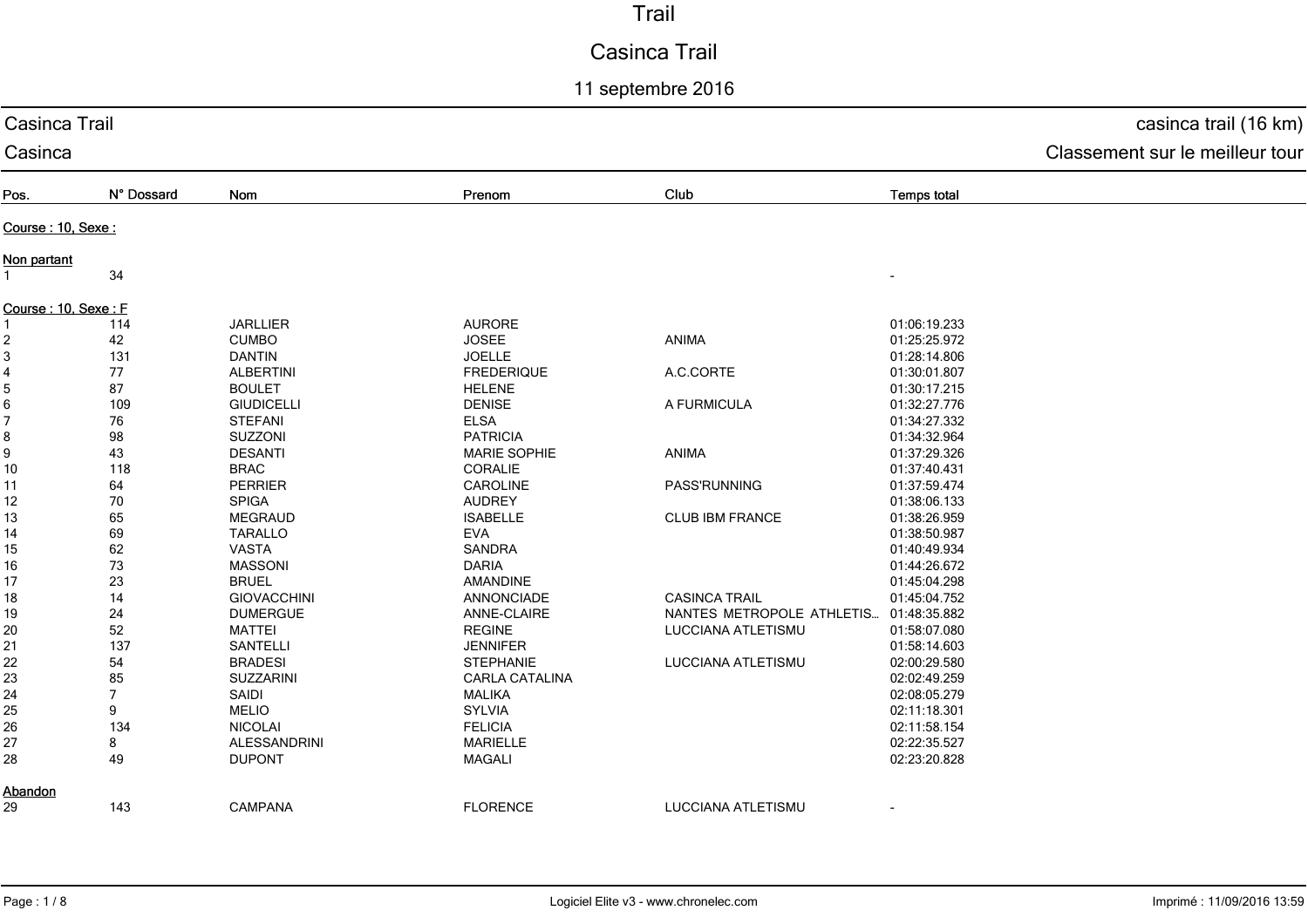# Casinca Trail

## 11 septembre 2016

#### Casinca Trail

Casinca

#### casinca trail (16 km)

| Pos.                | N° Dossard | Nom                  | Prenom            | Club                          | <b>Temps total</b> |  |  |
|---------------------|------------|----------------------|-------------------|-------------------------------|--------------------|--|--|
| Course: 10, Sexe: M |            |                      |                   |                               |                    |  |  |
|                     | 101        | QUILICI              | <b>ANTHONY</b>    | <b>ANIMA</b>                  | 00:53:49.267       |  |  |
| $\overline{2}$      | 141        | <b>LEONARDI</b>      | <b>LOIC</b>       | <b>AS FIGARELLA</b>           | 00:56:51.998       |  |  |
| 3                   | 104        | <b>TORACCA</b>       | <b>ANTHONY</b>    |                               | 01:06:17.091       |  |  |
| 4                   | 103        | ANDARELLI            | <b>ADRIEN</b>     | <b>ENTENTE GFCA PORTICCIO</b> | 01:06:55.402       |  |  |
| 5                   | 59         | <b>ALLADIO</b>       | <b>HUGUES</b>     | AJB                           | 01:07:11.553       |  |  |
| 6                   | 121        | <b>VITANI</b>        | <b>VINCENT</b>    | <b>ACCORTE</b>                | 01:07:24.413       |  |  |
|                     | 93         | <b>VINCIGUERRA</b>   | <b>FRANCIS</b>    | LUCCIANA ATLETISMU            | 01:07:37.234       |  |  |
| 8                   | 138        | <b>GUCCIARDI</b>     | <b>FRANCOIS</b>   | LUCCIANA ATLETISMU            | 01:07:49.954       |  |  |
| 9                   | 107        | LIEVIN               | ARNAUD            | <b>ENTENTE GFCA PORTICCIO</b> | 01:08:11.460       |  |  |
| 10                  | 124        | <b>PUCCI</b>         | <b>GUILLAUME</b>  |                               | 01:08:21.878       |  |  |
| 11                  | 33         | <b>MOUYSSET</b>      | <b>DAVID</b>      |                               | 01:09:03.048       |  |  |
| 12                  | 71         | <b>MONNIER</b>       | <b>PASCAL</b>     |                               | 01:09:36.292       |  |  |
| 13                  | 83         | <b>BELGODERE</b>     | <b>XAVIER</b>     |                               | 01:09:46.537       |  |  |
| 14                  | 144        | <b>CAMPANA</b>       | ANGE              | LUCCIANA ATLETISMU            | 01:09:46.620       |  |  |
| 15                  | 105        | <b>BOUSSET</b>       | <b>MICKAEL</b>    |                               | 01:09:48.103       |  |  |
| 16                  | 37         | <b>BOMBELLI</b>      | <b>CHRISTOPHE</b> | MÉRIBELSPORT MONTAGNE         | 01:09:49.489       |  |  |
| 17                  | 19         | <b>TELLINI</b>       | <b>ROGER</b>      | <b>CASINCA TRAIL</b>          | 01:10:15.852       |  |  |
| 18                  | 140        | <b>DURIANI</b>       | <b>ANTHONY</b>    | <b>I FILANCI</b>              | 01:10:45.709       |  |  |
| 19                  | 78         | CASANOVA             | <b>JEAN MARIE</b> | A.C.CORTE                     | 01:10:58.040       |  |  |
| 20                  | 67         | <b>CALISTI</b>       | <b>CHRISTOPHE</b> |                               | 01:12:12.813       |  |  |
| 21                  | 21         | <b>DEGIOVANNI</b>    | <b>STEPHANE</b>   | SAPEURS POMPIERS LUCCIANA     | 01:12:12.854       |  |  |
| 22                  | 82         | <b>COSTA</b>         | <b>STEFANE</b>    | AC CORTE                      | 01:12:40.041       |  |  |
| 23                  | 30         | <b>SAVELLI</b>       | <b>FLAVIEN</b>    |                               | 01:13:01.608       |  |  |
| 24                  | 117        | <b>POPOWSKI</b>      | <b>THOMAS</b>     |                               | 01:14:02.418       |  |  |
| 25                  | 55         | RIU                  | <b>STEPHANE</b>   |                               | 01:14:32.404       |  |  |
| 26                  | 25         | <b>FENIOU</b>        | <b>ANTONY</b>     | SL AC CHAPELLE ERDRE          | 01:14:33.939       |  |  |
| 27                  | 86         | <b>MACIUCCIU</b>     | <b>STEPHANE</b>   | C.O.CAMPILE                   | 01:15:07.821       |  |  |
| 28                  | 89         | CORDOLIANI           | <b>GUILLAUME</b>  |                               | 01:15:52.160       |  |  |
| 29                  | 75         | <b>FILIPPI</b>       | <b>CHRISTOPHE</b> |                               | 01:18:16.515       |  |  |
| 30                  | 95         | <b>MORI</b>          | <b>STEPHANE</b>   |                               | 01:18:23.088       |  |  |
| 31                  | 31         | <b>CHENIN</b>        | <b>LIONEL</b>     |                               | 01:19:37.359       |  |  |
| 32                  | 45         | PIERONI              | <b>JULIEN</b>     |                               | 01:19:37.448       |  |  |
| 33                  | 142        | PIERCECCHI           | <b>JOHAN</b>      | <b>ACCORTE</b>                | 01:20:00.745       |  |  |
| 34                  | 68         | <b>GIOVANNETTI</b>   | <b>CELIEN</b>     |                               | 01:20:32.635       |  |  |
| 35                  | 35         | <b>FRANCHISTEGUY</b> | <b>JEREMY</b>     |                               | 01:20:37.328       |  |  |
| 36                  | 61         | <b>OLMICCIA</b>      | <b>DIDIER</b>     |                               | 01:20:49.244       |  |  |
| 37                  | 74         | <b>SIMONI</b>        | <b>JULIEN</b>     |                               | 01:20:57.328       |  |  |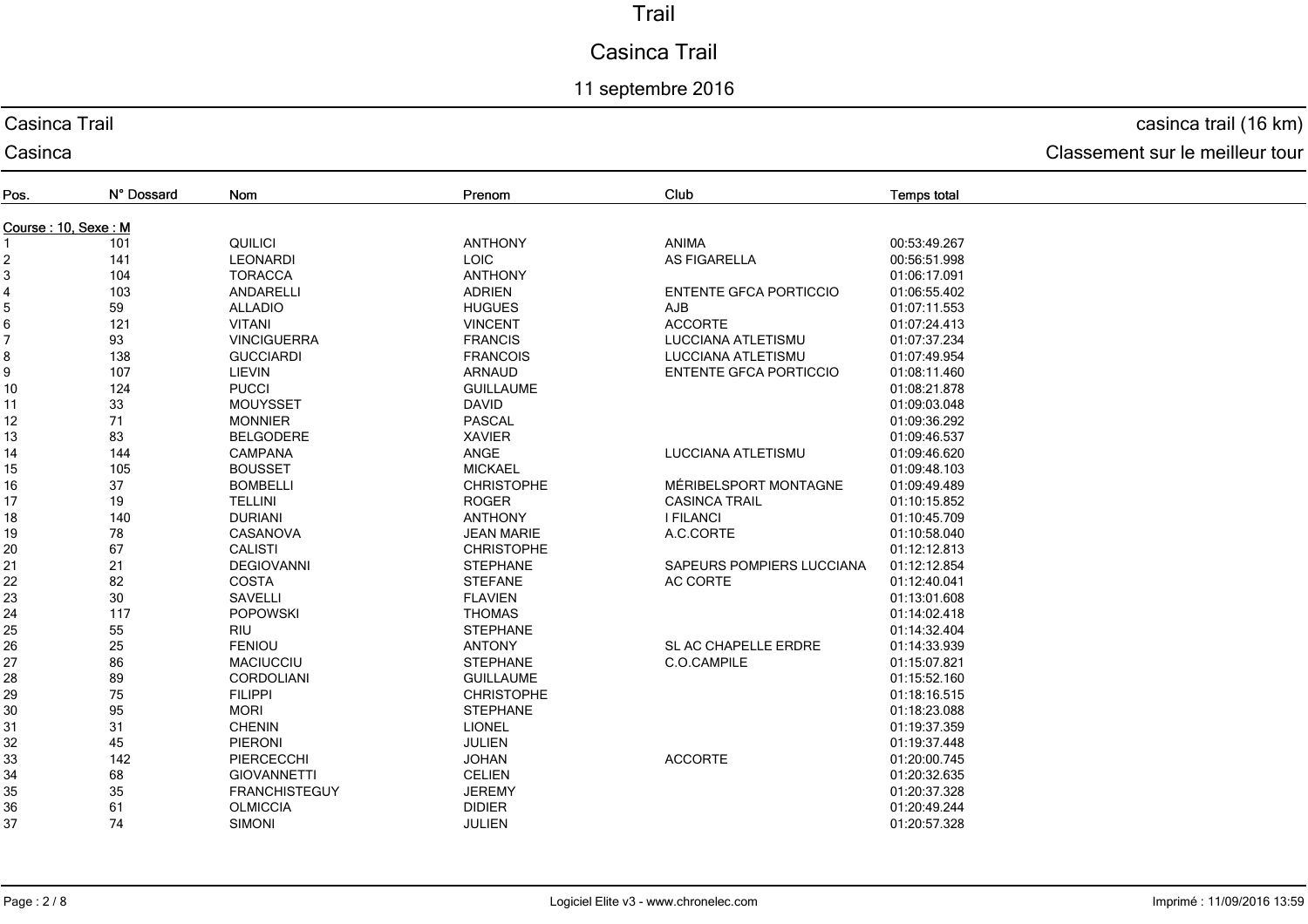# Casinca Trail

## 11 septembre 2016

#### Casinca Trail

Casinca

#### casinca trail (16 km)

| Pos. | N° Dossard                  | Nom               | Prenom               | Club                       | <b>Temps total</b> |  |  |  |
|------|-----------------------------|-------------------|----------------------|----------------------------|--------------------|--|--|--|
|      | Course: 10, Sexe: M (Suite) |                   |                      |                            |                    |  |  |  |
| 38   | 150                         | <b>BOUSQUET</b>   | <b>FLORIENT</b>      |                            | 01:21:02.350       |  |  |  |
| 39   | 15                          | <b>GRAZI</b>      | <b>ALEXANDRE</b>     | <b>CASINCA TRAIL</b>       | 01:21:08.098       |  |  |  |
| 40   | 80                          | <b>PIRA</b>       | <b>JACKY</b>         | RUNNING CLUB DE FURIANI    | 01:21:31.767       |  |  |  |
| 41   | 96                          | <b>CALASSI</b>    | <b>JEAN BAPTISTE</b> | <b>CASINCA TRAIL</b>       | 01:21:32.129       |  |  |  |
| 42   | 13                          | FAYAN             | <b>DOMINIQUE</b>     | <b>CASINCA TRAIL</b>       | 01:22:01.490       |  |  |  |
| 43   | 149                         | <b>DJAFFAR</b>    | <b>RIYAD</b>         |                            | 01:22:33.081       |  |  |  |
| 44   | 133                         | POLI              | <b>JEAN MARC</b>     |                            | 01:22:33.914       |  |  |  |
| 45   | 20                          | DELEAU            | <b>RUDY</b>          |                            | 01:22:47.327       |  |  |  |
| 46   | 129                         | <b>PIACENTINI</b> | <b>DENIS</b>         | <b>I FILANCI</b>           | 01:23:03.439       |  |  |  |
| 47   | 47                          | <b>CASTELLI</b>   | <b>NICOLAS</b>       | LUCCIANA ATLETISMU         | 01:23:56.927       |  |  |  |
| 48   | 10                          | <b>SANTUCCI</b>   | <b>ANTHONY</b>       | <b>CASINCA TRAL</b>        | 01:24:35.534       |  |  |  |
| 49   | 4                           | <b>BERNARDINI</b> | <b>LOUIS</b>         | <b>CASINCA TRAIL</b>       | 01:24:54.330       |  |  |  |
| 50   | 28                          | <b>BONALDI</b>    | <b>FABIEN</b>        |                            | 01:24:59.900       |  |  |  |
| 51   | 22                          | <b>BASTELICA</b>  | <b>JEAN BAPTISTE</b> |                            | 01:25:00.073       |  |  |  |
| 52   | 36                          | <b>NATALI</b>     | <b>LAURENT</b>       | <b>FURMICULA</b>           | 01:25:01.638       |  |  |  |
| 53   | 16                          | <b>ANTONETTI</b>  | <b>PATRICK</b>       |                            | 01:25:03.619       |  |  |  |
| 54   | 29                          | <b>AUDIBERT</b>   | <b>ANTOINE</b>       |                            | 01:25:04.087       |  |  |  |
| 55   | 66                          | <b>MOURIGUE</b>   | <b>DENIS</b>         | <b>CLUB IBM FRANCE</b>     | 01:25:14.624       |  |  |  |
| 56   | 125                         | <b>MORELLI</b>    | <b>PATRICK</b>       | <b>CO CAMPILE</b>          | 01:25:24.267       |  |  |  |
| 57   | 111                         | SMAL              | <b>DAVID</b>         |                            | 01:25:47.725       |  |  |  |
| 58   | 148                         | <b>CAMADINI</b>   | <b>PASCAL</b>        |                            | 01:25:48.203       |  |  |  |
| 59   | 32                          | <b>VACCA</b>      | <b>ERIC</b>          |                            | 01:26:01.368       |  |  |  |
| 60   | 127                         | <b>MASSONI</b>    | SAVERIU              |                            | 01:26:13.986       |  |  |  |
| 61   | 130                         | <b>PIACENTINI</b> | <b>ANTHONY</b>       | <b>I FILANCI</b>           | 01:27:00.267       |  |  |  |
| 62   | 17                          | <b>ALBERTINI</b>  | <b>VINCENT</b>       |                            | 01:27:08.195       |  |  |  |
| 63   | 48                          | <b>SEBASTIANI</b> | <b>SEBASTIEN</b>     | <b>PASS RUNNING</b>        | 01:27:09.208       |  |  |  |
| 64   | 91                          | <b>GUAGNINI</b>   | <b>ERWANN</b>        |                            | 01:28:37.443       |  |  |  |
| 65   | 136                         | <b>BUISSON</b>    | <b>PAUL</b>          |                            | 01:28:47.230       |  |  |  |
| 66   | 94                          | <b>FERREIRA</b>   | <b>RICARDO</b>       |                            | 01:29:03.188       |  |  |  |
| 67   | 120                         | <b>PIACENTINI</b> | <b>TONY</b>          | <b>I FILANCI</b>           | 01:29:17.803       |  |  |  |
| 68   | 63                          | <b>D'HIERRE</b>   | <b>ANTHONY</b>       |                            | 01:29:19.136       |  |  |  |
| 69   | 123                         | <b>DONATI</b>     | <b>JEAN LOUIS</b>    | <b>CO CAMPILE</b>          | 01:29:26.356       |  |  |  |
| 70   | 40                          | <b>BOUSSON</b>    | <b>OLIVIER</b>       | <b>CASINCA TRAIL</b>       | 01:29:54.882       |  |  |  |
| 71   | 27                          | <b>ALBERTINI</b>  | PETRU                |                            | 01:29:58.073       |  |  |  |
| 72   | 108                         | <b>TOMASI</b>     | <b>PIERRE</b>        | <b>I FILANCI</b>           | 01:30:08.783       |  |  |  |
| 73   | 115                         | DE VLEGELAER      | <b>HANS</b>          | <b>SUD CORSE TRIATHLON</b> | 01:30:44.656       |  |  |  |
| 74   | 57                          | LUZI              | <b>ANTHONY</b>       |                            | 01:30:54.647       |  |  |  |
|      |                             |                   |                      |                            |                    |  |  |  |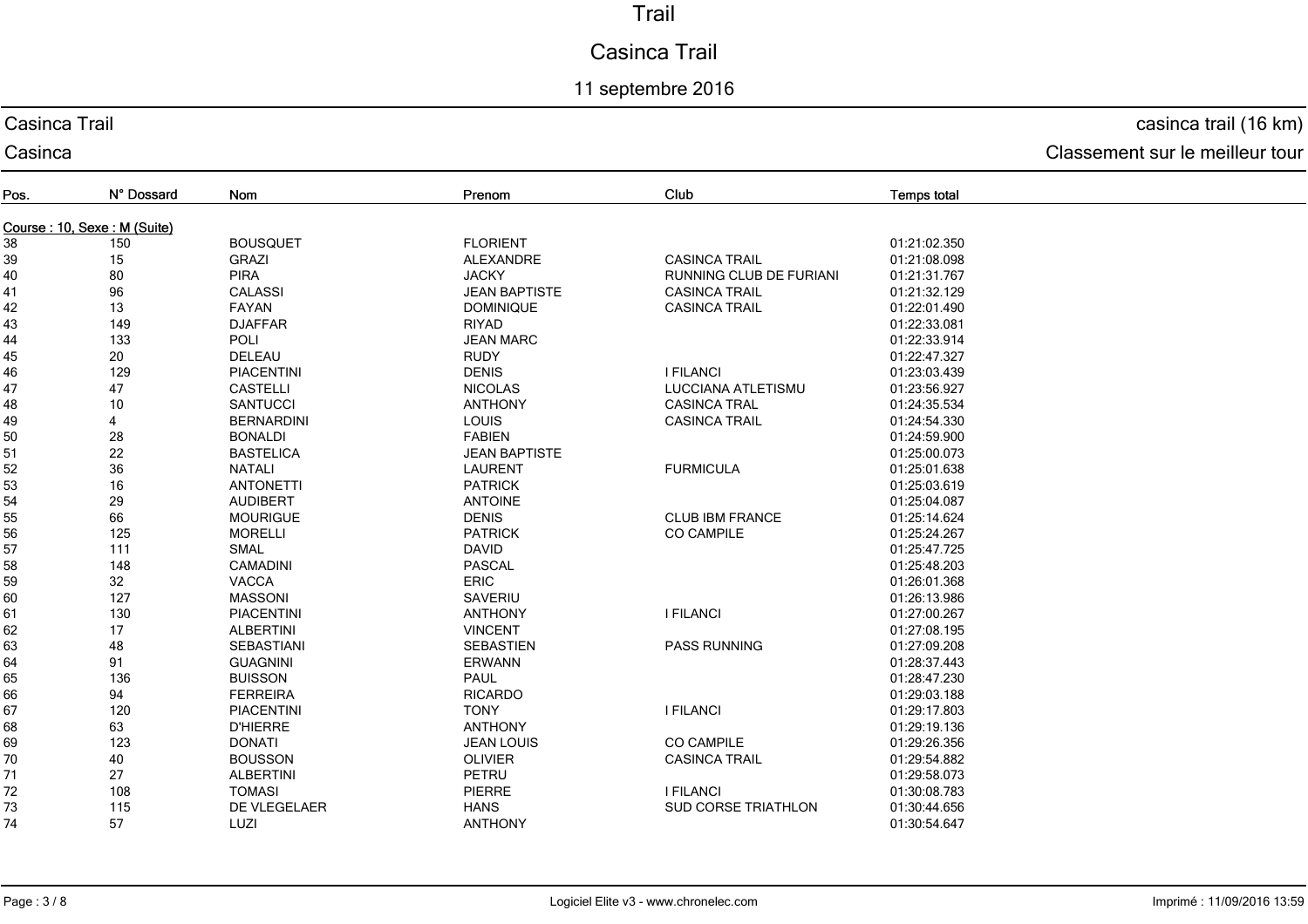# Casinca Trail

## 11 septembre 2016

#### Casinca Trail

Casinca

## casinca trail (16 km)

| Pos.                        | N° Dossard | Nom                | Prenom                 | Club                      | <b>Temps total</b> |
|-----------------------------|------------|--------------------|------------------------|---------------------------|--------------------|
| Course: 10, Sexe: M (Suite) |            |                    |                        |                           |                    |
| 75                          | 26         | <b>ANTONI</b>      | PAUL                   |                           | 01:31:32.395       |
| 76                          | 3          | <b>TALINEAU</b>    | <b>NICOLAS</b>         |                           | 01:31:58.297       |
| 77                          | 132        | <b>LEDUC</b>       | <b>SEBASTIEN</b>       |                           | 01:32:15.394       |
| 78                          | 90         | <b>NICAISE</b>     | PIERRE PAUL            |                           | 01:32:35.775       |
| 79                          | 53         | <b>ORSINI</b>      | <b>CHARLES</b>         |                           | 01:33:10.453       |
| 80                          | 84         | <b>HAMON</b>       | <b>VINCENT</b>         |                           | 01:33:10.635       |
| 81                          | 12         | <b>COLOMBANI</b>   | <b>JEAN-PAUL</b>       | <b>CASINCA TRAIL</b>      | 01:33:54.648       |
| 82                          | 100        | <b>COLLI</b>       | PAUL ANDRE             | LUCCIANA ATLETISMU        | 01:34:46.292       |
| 83                          | 41         | <b>CLAVET</b>      | <b>CYRIL</b>           |                           | 01:35:38.348       |
| 84                          | 44         | <b>ARGENTI</b>     | ANGELO                 | <b>LUCCIANA ATLETISMU</b> | 01:36:09.596       |
| 85                          | 122        | LINALE             | <b>RAYMOND</b>         | <b>CO CAMPILE</b>         | 01:37:06.539       |
| 86                          | 81         | <b>TOGNETTI</b>    | PIERRE                 |                           | 01:37:06.701       |
| 87                          | 126        | <b>CARLOTTI</b>    | <b>ERIC</b>            | <b>CO CAMPILE</b>         | 01:37:07.845       |
| 88                          | 92         | <b>BERNARDINI</b>  | <b>CHRISTOPHE</b>      | LUCCIANA ATLETISMU        | 01:38:17.816       |
| 89                          | 50         | <b>GRAZIANI</b>    | <b>STEPHANE</b>        |                           | 01:39:12.529       |
| 90                          | 60         | <b>RUSPINI</b>     | <b>STEPHANE</b>        |                           | 01:39:15.652       |
| 91                          | 58         | <b>GIANNORSI</b>   | <b>JEAN PAUL</b>       |                           | 01:40:39.318       |
| 92                          | 112        | <b>SANTELLI</b>    | <b>VINCENT</b>         |                           | 01:41:46.125       |
| 93                          | 119        | <b>ROMAGNOLI</b>   | <b>JEAN NOEL</b>       |                           | 01:42:39.246       |
| 94                          | 38         | <b>BOMBELLI</b>    | <b>JEAN MARC</b>       |                           | 01:43:06.273       |
| 95                          | 135        | <b>NICOLAI</b>     | PAUL ANDRE             |                           | 01:43:21.771       |
| 96                          | 88         | <b>RIPOCHE</b>     | <b>JULIEN</b>          |                           | 01:43:55.197       |
| 97                          | 72         | <b>MASSONI</b>     | <b>XAVIER</b>          |                           | 01:44:27.231       |
| 98                          | 99         | <b>ADOBATI</b>     | <b>FRANCOIS</b>        |                           | 01:45:07.301       |
| 99                          | 139        | <b>VIGNA</b>       | <b>RAINER</b>          |                           | 01:50:31.754       |
| 100                         | 51         | <b>BELLUSO</b>     | <b>JEAN-CHRISTOPHE</b> |                           | 01:52:21.230       |
| 101                         | 116        | <b>FIORENTINI</b>  | <b>JEAN DOMINIQUE</b>  |                           | 01:52:40.096       |
| 102                         |            | <b>MOROCUTTI</b>   | <b>DANIEL</b>          |                           | 01:54:48.598       |
| 103                         | 79         | <b>GUILBAUD</b>    | <b>JEAN-LUC</b>        |                           | 01:57:29.164       |
| 104                         | 113        | <b>SANTELLI</b>    | <b>DOMINIQUE</b>       |                           | 01:59:04.052       |
| 105                         | 18         | <b>VINCIGUERRA</b> | <b>JULES</b>           |                           | 01:59:36.934       |
| 106                         | 56         | <b>FINALTERI</b>   | PIERRE JEAN            |                           | 02:02:56.284       |
| 107                         | 106        | <b>ANTONIOTTI</b>  | <b>JEAN BAPTISTE</b>   | LUCCIANA ATLETISMU        | 02:10:22.623       |
| 108                         | 6          | <b>M ZALI</b>      | <b>CHRISTIAN</b>       |                           | 02:23:20.733       |
| 109                         | 5          | <b>LUCIANI</b>     | <b>JEAN</b>            |                           | 02:23:20.765       |
| 110                         | 110        | <b>CERVETTI</b>    | <b>FRANCOIS</b>        | A FURMICULA               | 02:40:42.605       |
| 111                         | 102        | <b>PIANELLI</b>    | <b>JOSE</b>            | <b>CASINCA TRAIL</b>      | 02:40:49.202       |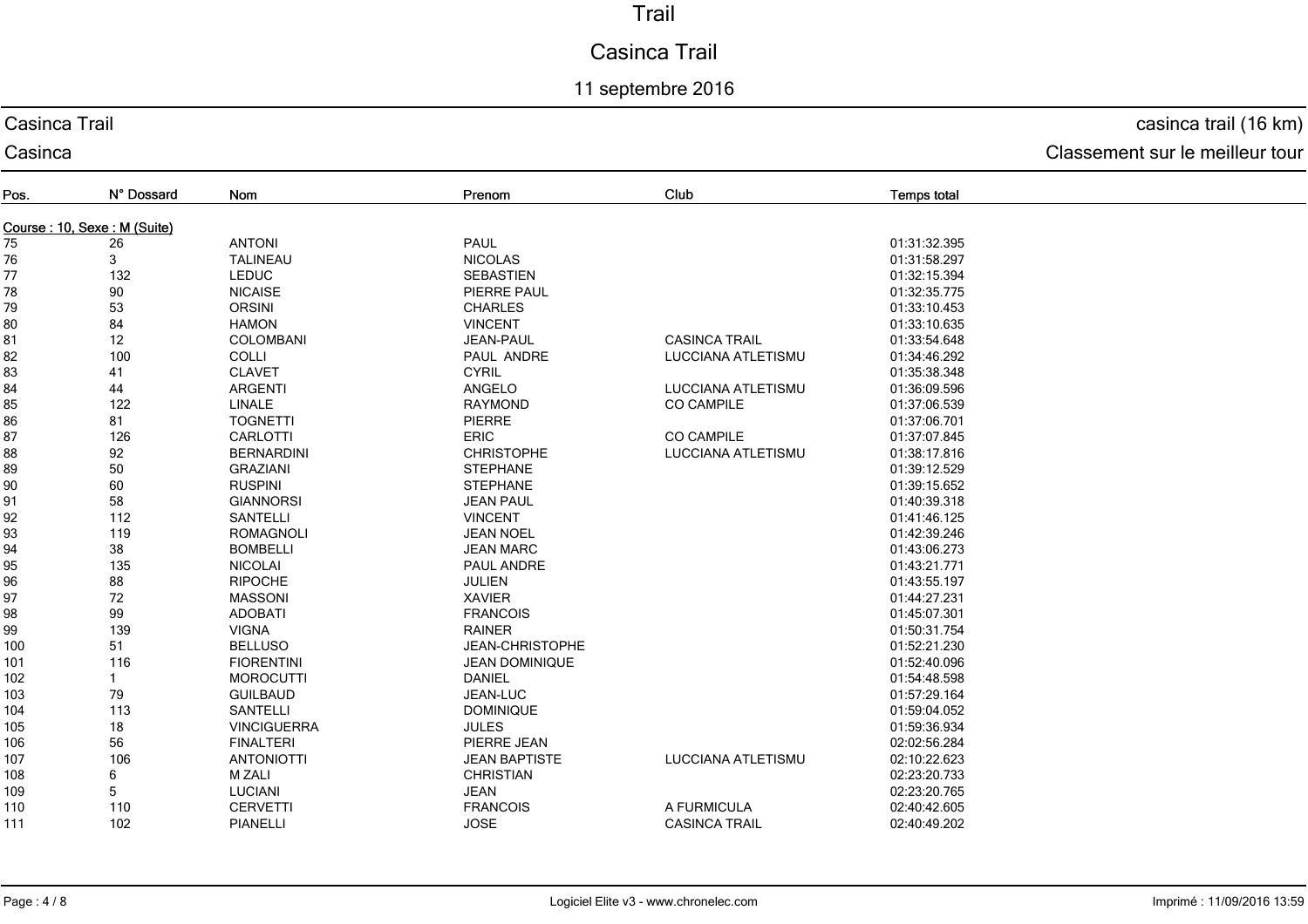# Casinca Trail

# 11 septembre 2016

| Casinca Trail               |                | casinca trail (16 km) |                       |                         |                    |                                 |
|-----------------------------|----------------|-----------------------|-----------------------|-------------------------|--------------------|---------------------------------|
| Casinca                     |                |                       |                       |                         |                    | Classement sur le meilleur tour |
| Pos.                        | N° Dossard     | Nom                   | Prenom                | Club                    | <b>Temps total</b> |                                 |
| Course: 10, Sexe: M (Suite) |                |                       |                       |                         |                    |                                 |
| Abandon                     |                |                       |                       |                         |                    |                                 |
| 112                         | 11             | <b>PINNA</b>          | <b>DAVID</b>          | <b>CASINCA TRAIL</b>    |                    |                                 |
| 113                         | 128            | <b>BIOLCHINI</b>      | <b>CHARLES ERIC</b>   |                         |                    |                                 |
| 114                         | 145            | <b>NIKO</b>           | <b>NIKOLLE</b>        |                         |                    |                                 |
| 115                         | 146            | LELI                  | ARMANDO               |                         |                    |                                 |
| 116                         | 147            | <b>GORI</b>           | <b>HAMED</b>          |                         |                    |                                 |
| Non partant                 |                |                       |                       |                         |                    |                                 |
| 117                         | $\overline{a}$ | <b>DAMI</b>           | <b>EUGENE</b>         |                         |                    |                                 |
| 118                         | 39             | <b>BALDOVINI</b>      | <b>PIERRICK</b>       | <b>CASINCA TRAIL</b>    |                    |                                 |
| 119                         | 46             | <b>GASPARI</b>        | ANGE PHILIPPE         | LUCCIANNA ATLETISMU     |                    |                                 |
| 120                         | 97             | <b>BALDOCCHI</b>      | <b>VINCENT</b>        |                         |                    |                                 |
| Course: 16, Sexe: F         |                |                       |                       |                         |                    |                                 |
|                             | 231            | <b>MORACCHINI</b>     | <b>EMMANUELLE</b>     | ANIMA                   | 01:50:05.737       |                                 |
| 2                           | 284            | <b>TAPIERO</b>        | <b>SANDRA</b>         | AC CAPU BIANCU          | 02:08:17.626       |                                 |
| 3                           | 244            | <b>COHEN SOLAL</b>    | <b>LAURENCE</b>       | JOGGING CLUB LICQUOIS   | 02:25:03.958       |                                 |
| 4                           | 282            | <b>BROCHET</b>        | ZOE                   |                         | 02:27:55.981       |                                 |
| 5                           | 229            | ODELOT                | <b>GWENDOLINE</b>     |                         | 02:28:47.676       |                                 |
| 6                           | 204            | <b>MEYNIER</b>        | <b>MARION</b>         |                         | 02:29:28.174       |                                 |
| 7                           | 294            | <b>CERVETTI</b>       | <b>ISABELLE</b>       | A FURMICULA             | 02:29:28.447       |                                 |
| 8                           | 215            | <b>ROSSI</b>          | <b>SEVERINE</b>       | <b>CASINCA TRAIL</b>    | 02:33:34.007       |                                 |
| 9                           | 283            | <b>GOTTAROI</b>       | VERONIQUE             | AC CAPU BIANCU          | 02:38:07.757       |                                 |
| 10                          | 249            | RABATEL CHIARAMONTI   | <b>LAURENCE</b>       |                         | 02:39:17.336       |                                 |
| 11                          | 287            | <b>LAPORTE</b>        | <b>MARIE THERESE</b>  | <b>I FILANCI</b>        | 02:47:26.914       |                                 |
| 12                          | 254            | SAIN                  | <b>MARIE AMANDINE</b> |                         | 02:53:26.916       |                                 |
| 13                          | 233            | <b>FASSOT</b>         | <b>VIRGINIE</b>       |                         | 02:53:57.822       |                                 |
| 14                          | 214            | <b>CORRADI</b>        | <b>AMELIE</b>         | <b>CASINCA TRAIL</b>    | 03:05:14.100       |                                 |
| 15                          | 257            | <b>FRAMERY</b>        | <b>MURIELLE</b>       | LES GALOPINS DE GUYENNE | 03:09:40.076       |                                 |
| Abandon                     |                |                       |                       |                         |                    |                                 |
| 16                          | 205            | COLLARD               | SOPHIE                |                         |                    |                                 |
| Non partant                 |                |                       |                       |                         |                    |                                 |
| 17                          | 203            | <b>RZHANOVA</b>       | <b>TANYA</b>          |                         |                    |                                 |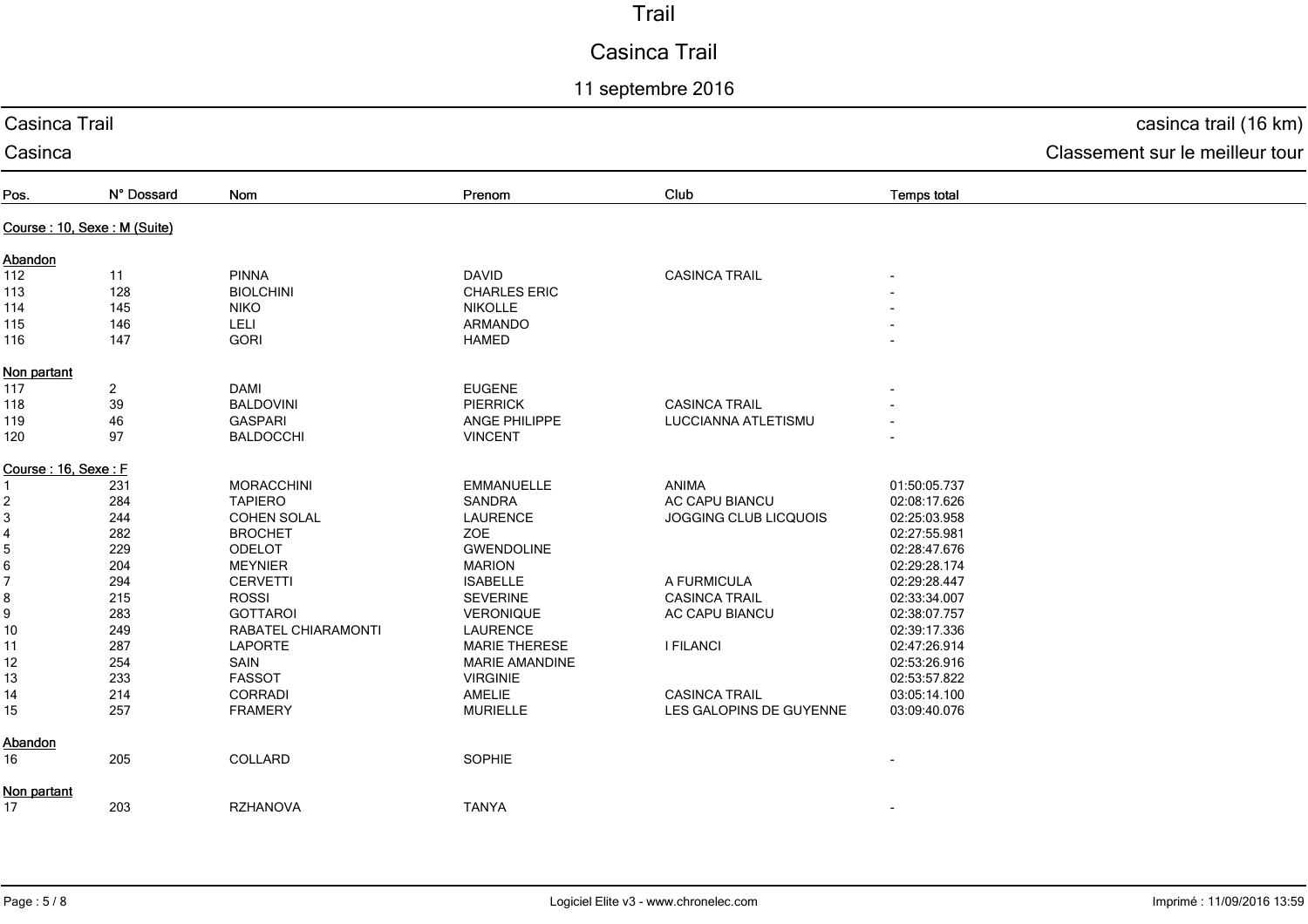# Casinca Trail

## 11 septembre 2016

#### Casinca Trail

Casinca

#### casinca trail (16 km)

| Pos.                | N° Dossard | Nom                   | Prenom             | Club                                     | <b>Temps total</b> |
|---------------------|------------|-----------------------|--------------------|------------------------------------------|--------------------|
| Course: 16, Sexe: M |            |                       |                    |                                          |                    |
|                     | 304        | <b>SANTELLI</b>       | <b>LAMBERT</b>     | E MUVRE BALANINE                         | 01:26:03.531       |
| $\overline{2}$      | 265        | <b>MOINARD</b>        | <b>FREDERIC</b>    | E MUVRE BALANINE                         | 01:31:55.660       |
| 3                   | 302        | <b>BAGNANINCHI</b>    | <b>ANTHONY</b>     | RUNNING CLUB FURIANI AGLIANI             | 01:35:46.793       |
| 4                   | 246        | <b>CONTI</b>          | <b>STEPHANE</b>    |                                          | 01:37:17.725       |
| 5                   | 291        | <b>JAMIS</b>          | <b>PATRICK</b>     | ANIMA                                    | 01:40:12.991       |
| 6                   | 308        | <b>NICOLI</b>         | <b>MATTEU</b>      | <b>I FILANCI</b>                         | 01:40:13.025       |
|                     | 245        | <b>KOLOMOETZ</b>      | PIERRE FRANÇOIS    |                                          | 01:40:31.280       |
| 8                   | 240        | <b>CUMBO</b>          | <b>VINCENT</b>     | <b>ANIMA</b>                             | 01:42:50.756       |
| $\boldsymbol{9}$    | 262        | <b>DOUSSET</b>        | <b>RUDY</b>        |                                          | 01:43:40.204       |
| 10                  | 307        | <b>RIU</b>            | ANGE               | <b>I FILANCI</b>                         | 01:44:46.730       |
| 11                  | 271        | <b>MAZZONI</b>        | <b>DOMINIQUE</b>   | LUCCIANA ATLETISMU                       | 01:46:12.630       |
| 12                  | 241        | <b>MARECHAL</b>       | <b>AURELIEN</b>    |                                          | 01:47:49.465       |
| 13                  | 201        | <b>LEFEBVRE</b>       | <b>PATRICK</b>     | <b>CSM ROSNY-SUR-SEINE</b>               | 01:47:52.376       |
| 14                  | 207        | ANDRÉ                 | <b>BERTRAND</b>    |                                          | 01:47:52.724       |
| 15                  | 210        | <b>CHARLES</b>        | <b>THIERRY</b>     |                                          | 01:49:39.552       |
| 16                  | 219        | <b>VIENNE FERACCI</b> | <b>AUGUSTIN</b>    | <b>RESTONICA TRAIL</b>                   | 01:50:49.120       |
| 17                  | 228        | <b>DROUIN</b>         | <b>DIDIER</b>      | <b>I FILANCI</b>                         | 01:54:33.191       |
| 18                  | 255        | <b>NONZA</b>          | <b>JEAN JOSEPH</b> |                                          | 01:54:43.586       |
| 19                  | 276        | <b>CATONI</b>         | <b>OLIVIER</b>     | LUCCIANA ATLETISMU                       | 01:55:00.515       |
| 20                  | 309        | <b>GALLETTI</b>       | <b>MATHIEU</b>     |                                          | 01:56:09.872       |
| 21                  | 239        | <b>GAUDIN</b>         | <b>GILLES</b>      | RUNNING CLUB FURIANI AGLIANI             | 01:56:25.735       |
| 22                  | 259        | LORENZANI             | EDDY               | ASSOCIU MUNTAGNOLU DI U FIU 01:57:09.517 |                    |
| 23                  | 278        | <b>DESIDERI</b>       | ANGE               | RUNNING CLUB FURIANI AGLIANI             | 01:57:43.615       |
| 24                  | 270        | <b>EMMANUELLI</b>     | <b>FRANCK</b>      |                                          | 01:57:46.127       |
| 25                  | 269        | <b>COSTANTINI</b>     | <b>CHRISTOPHE</b>  |                                          | 01:58:23.487       |
| 26                  | 300        | PADOVANI              | <b>MAURICE</b>     |                                          | 01:58:27.853       |
| 27                  | 211        | <b>BARBAGGIO</b>      | <b>JEROME</b>      | <b>CASINCA TRAIL</b>                     | 01:58:57.838       |
| 28                  | 293        | <b>FERRANDI</b>       | <b>GILBERT</b>     |                                          | 01:58:58.867       |
| 29                  | 281        | <b>MARINI</b>         | ERIC               | RUNNING CLUB FURIANI AGLIANI             | 01:59:00.371       |
| 30                  | 289        | <b>MARY</b>           | <b>PASCAL</b>      |                                          | 02:00:28.568       |
| 31                  | 288        | <b>MOREAU</b>         | <b>STEPHANE</b>    |                                          | 02:00:28.679       |
| 32                  | 280        | <b>GRIMALDI</b>       | <b>ALAIN</b>       |                                          | 02:01:29.945       |
| 33                  | 217        | <b>ANTONETTI</b>      | <b>JEAN-MARC</b>   | <b>ANTONETTI</b>                         | 02:04:11.766       |
| 34                  | 261        | <b>CONTRINO</b>       | <b>GAETAN</b>      | US CAGNES TRIATHLON                      | 02:04:39.520       |
| 35                  | 256        | <b>AIELLO</b>         | <b>CHARLES</b>     |                                          | 02:05:12.976       |
| 36                  | 301        | <b>SIMONI</b>         | <b>FREDERIC</b>    | <b>I FILANCI</b>                         | 02:05:20.009       |
| 37                  | 274        | <b>ROSSI</b>          | <b>JEAN MARC</b>   | A FURMICULA                              | 02:05:28.819       |
|                     |            |                       |                    |                                          |                    |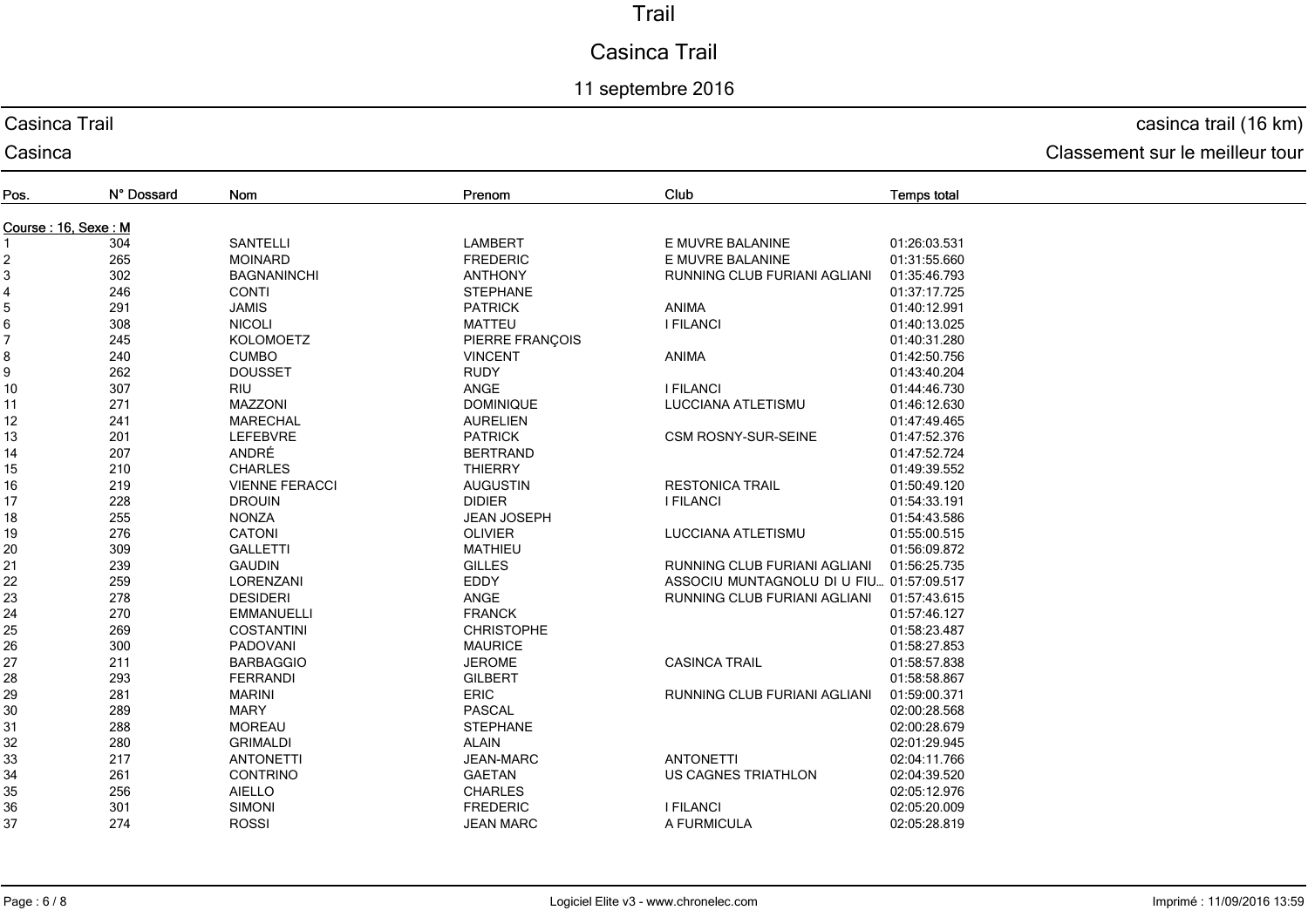# Casinca Trail

## 11 septembre 2016

#### Casinca Trail

Casinca

## casinca trail (16 km)

| Pos.                        | N° Dossard | Nom               | Prenom              | Club                         | <b>Temps total</b> |  |  |
|-----------------------------|------------|-------------------|---------------------|------------------------------|--------------------|--|--|
| Course: 16, Sexe: M (Suite) |            |                   |                     |                              |                    |  |  |
| 38                          | 222        | <b>MICHIELS</b>   | <b>FREDERIC</b>     | <b>BFT</b>                   | 02:05:41.946       |  |  |
| 39                          | 277        | <b>DUVALET</b>    | <b>FABIEN</b>       |                              | 02:06:22.754       |  |  |
| 40                          | 221        | <b>TRAMINI</b>    | <b>ERIC</b>         | LUCCIANA ATLETISMU           | 02:07:39.541       |  |  |
| 41                          | 298        | LAMAZOU           | <b>MATHIEU</b>      |                              | 02:08:04.684       |  |  |
| 42                          | 226        | <b>MEYNIEU</b>    | <b>CHRISTOPHE</b>   |                              | 02:08:24.201       |  |  |
| 43                          | 275        | <b>MIGNON</b>     | <b>FRANCK</b>       |                              | 02:08:39.942       |  |  |
| 44                          | 258        | PERRIER           | <b>JONATHAN</b>     | PASS'RUNNING                 | 02:09:44.688       |  |  |
| 45                          | 218        | <b>GIORGI</b>     | JEAN-DENIS          | <b>RESTONICA TRAIL</b>       | 02:10:29.943       |  |  |
| 46                          | 305        | CAZZONE           | <b>ANTOINE</b>      |                              | 02:10:57.863       |  |  |
| 47                          | 208        | ZANET             | <b>ROBERT</b>       |                              | 02:12:57.984       |  |  |
| 48                          | 299        | <b>DAMERON</b>    | <b>NICOLAS</b>      |                              | 02:13:16.861       |  |  |
| 49                          | 224        | <b>FOURNI</b>     | <b>ALAIN</b>        |                              | 02:13:40.040       |  |  |
| 50                          | 264        | <b>VINCENT</b>    | <b>DIMITRI</b>      | <b>CASINCA GRAIL</b>         | 02:15:22.453       |  |  |
| 51                          | 263        | <b>FRANCHI</b>    | <b>YVAN</b>         |                              | 02:15:22.482       |  |  |
| 52                          | 216        | <b>ROSSI</b>      | <b>JEAN-CHARLES</b> | <b>CASINCA TRAIL</b>         | 02:15:40.261       |  |  |
| 53                          | 296        | POURAILLY         | <b>THIBAULT</b>     |                              | 02:15:41.485       |  |  |
| 54                          | 292        | <b>ASSAINTE</b>   | ALEXANDRE           |                              | 02:16:28.813       |  |  |
| 55                          | 297        | <b>GABORIT</b>    | <b>BENJAMIN</b>     |                              | 02:17:24.522       |  |  |
| 56                          | 295        | POURAILLY         | PIERRE              |                              | 02:17:47.471       |  |  |
| 57                          | 213        | <b>BRUEL</b>      | <b>PATRICK</b>      | <b>CASINCA TRAIL</b>         | 02:18:22.811       |  |  |
| 58                          | 212        | PIERI             | <b>STEPHANE</b>     | <b>CASINCA TRAIL</b>         | 02:18:27.980       |  |  |
| 59                          | 279        | <b>ROHR</b>       | <b>ALEXIS</b>       | <b>ASPVA</b>                 | 02:19:20.109       |  |  |
| 60                          | 272        | <b>KOULTE</b>     | PIERRE MARIE        |                              | 02:21:53.312       |  |  |
| 61                          | 232        | <b>FASSOT</b>     | <b>FREDERIC</b>     |                              | 02:23:31.948       |  |  |
| 62                          | 237        | <b>SQUAGLIA</b>   | JEAN-JACQUES        | RUNNING CLUB FURIANI AGLIANI | 02:26:54.030       |  |  |
| 63                          | 236        | <b>MARINI</b>     | <b>ANTOINE</b>      | RUNNING CLUB FURIANI AGLIANI | 02:28:26.790       |  |  |
| 64                          | 266        | RAUTUREAU         | JEAN-CLAUDE         |                              | 02:28:34.630       |  |  |
| 65                          | 247        | <b>POGGI</b>      | <b>ALEXANDRE</b>    |                              | 02:28:37.672       |  |  |
| 66                          | 206        | COLLARD           | <b>SEBASTIEN</b>    |                              | 02:29:49.520       |  |  |
| 67                          | 286        | <b>OTTAVI</b>     | <b>CHRISTOPHE</b>   |                              | 02:31:56.399       |  |  |
| 68                          | 290        | <b>MORIN</b>      | <b>DOMINIQUE</b>    |                              | 02:33:44.739       |  |  |
| 69                          | 251        | <b>BIANCO</b>     | <b>FREDERIC</b>     | <b>RAIDLIGHT</b>             | 02:36:33.678       |  |  |
| 70                          | 248        | <b>MURATI</b>     | <b>CHRISTOPHE</b>   | LUCCIANA ATLETISMU           | 02:36:33.760       |  |  |
| 71                          | 285        | GALLO             | <b>ALBERT</b>       | <b>AC CAPU BIANCU</b>        | 02:38:08.019       |  |  |
| 72                          | 230        | <b>BOUILLEAUX</b> | SÉBASTIEN           |                              | 02:42:11.981       |  |  |
| 73                          | 238        | <b>RISO</b>       | <b>ARIEL</b>        | <b>LUCIANA ATLETISMU</b>     | 02:44:26.042       |  |  |
| 74                          | 243        | <b>MARTINETTI</b> | PAUL-FELIX          |                              | 02:44:28.521       |  |  |